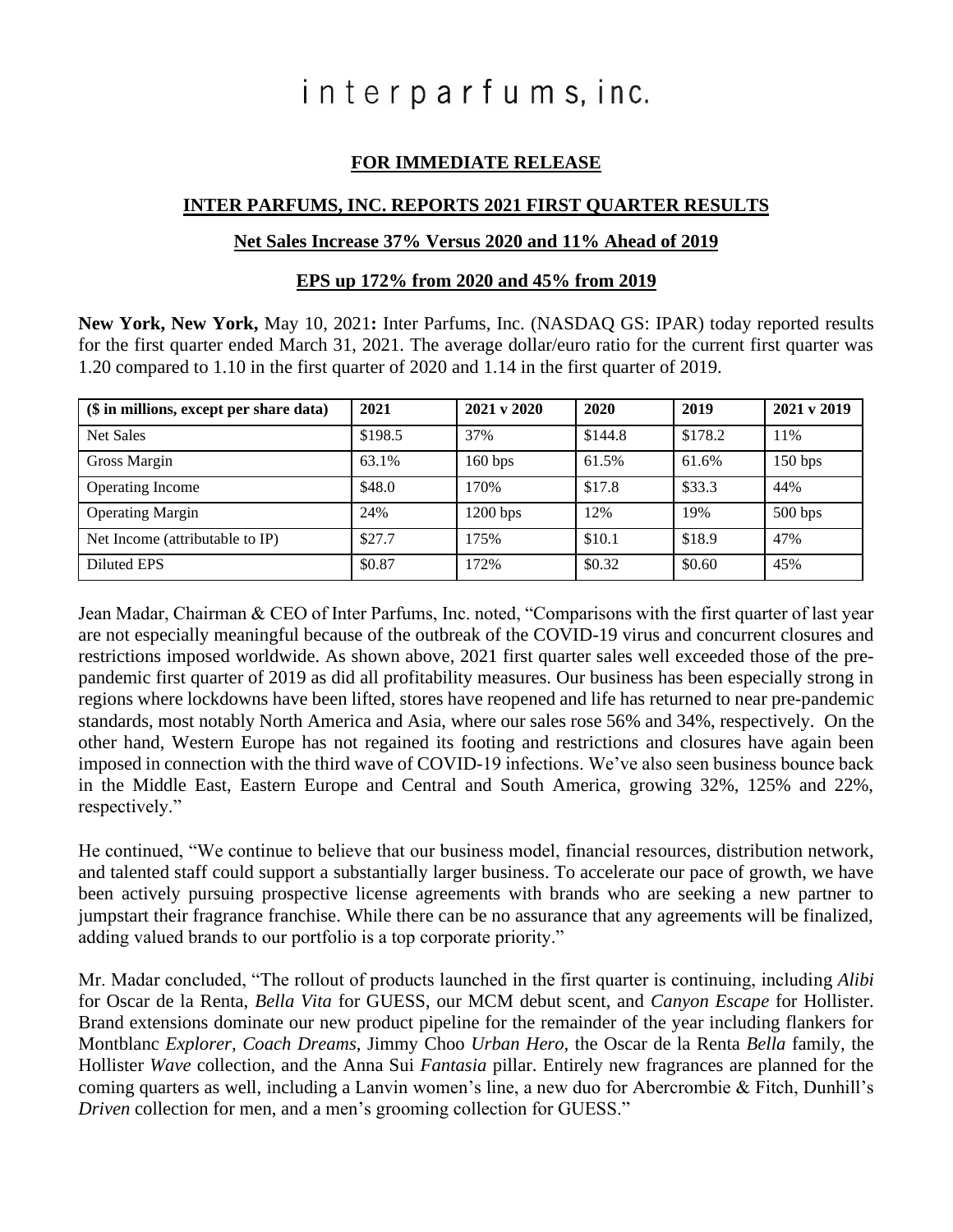Inter Parfums, Inc. News Release Page 2 May 10, 2021

Russell Greenberg, Executive Vice President and CFO, pointed out, "The 37% increase in first quarter sales, while welcome, was not anticipated. As a result, our promotion and advertising expenditures were well below what we would typically spend in a quarter generating close to \$200 million in net sales. As we resume more normalized operations, S,G&A expenses should likewise normalize, especially promotional and advertising expenses which should approach historical levels of 21% of net sales."

Mr. Greenberg concluded, "We closed the first quarter with working capital of \$461 million, including approximately \$294 million in cash, cash equivalents and short-term investments, a working capital ratio of more than 4 to 1 and only \$9.2 million of long-term debt. Also noteworthy, cash provided by operating activities aggregated \$32.5 million for the current first quarter, as compared to cash used in operating activities of \$25.1 million in the same period last year."

#### **Affirms 2021 Guidance**

The Company affirmed its 2021 guidance calling for net sales of approximately \$700 million, resulting in diluted net income per share of \$1.65. Guidance assumes that the average dollar/euro average exchange rate remains at current levels and that there is no significant resurgence of the COVID-19 pandemic.

#### **Dividend**

The Company's regular quarterly cash dividend of \$0.25 per share will be paid on June 30, 2021 to shareholders of record on June 15, 2021.

#### **Conference Call**

Management will conduct a conference call to discuss financial results and business developments at 11:00 am ET on Tuesday, May 11, 2021. Interested parties may participate in the call by dialing (201) 493-6749; please call in 10 minutes before the conference call is scheduled to begin and ask for the Inter Parfums call. The conference call will also be broadcast live over the Internet. To listen to the live call, please go to [www.interparfumsinc.com](http://www.interparfumsinc.com/) and click on the Investor Relations section.

Founded in 1982, Inter Parfums, Inc. develops, manufactures and distributes prestige perfumes and cosmetics as the exclusive worldwide licensee for Abercrombie & Fitch, Anna Sui, Boucheron, Coach, Dunhill, Graff, GUESS, Hollister, Jimmy Choo, Karl Lagerfeld, Kate Spade New York, MCM, Moncler, Montblanc, Oscar de la Renta, Paul Smith, Repetto, S.T. Dupont and Van Cleef & Arpels. Inter Parfums is also the owner of Lanvin fragrances and the Rochas brand. Through its global distribution network, the Company's products are sold in over 120 countries.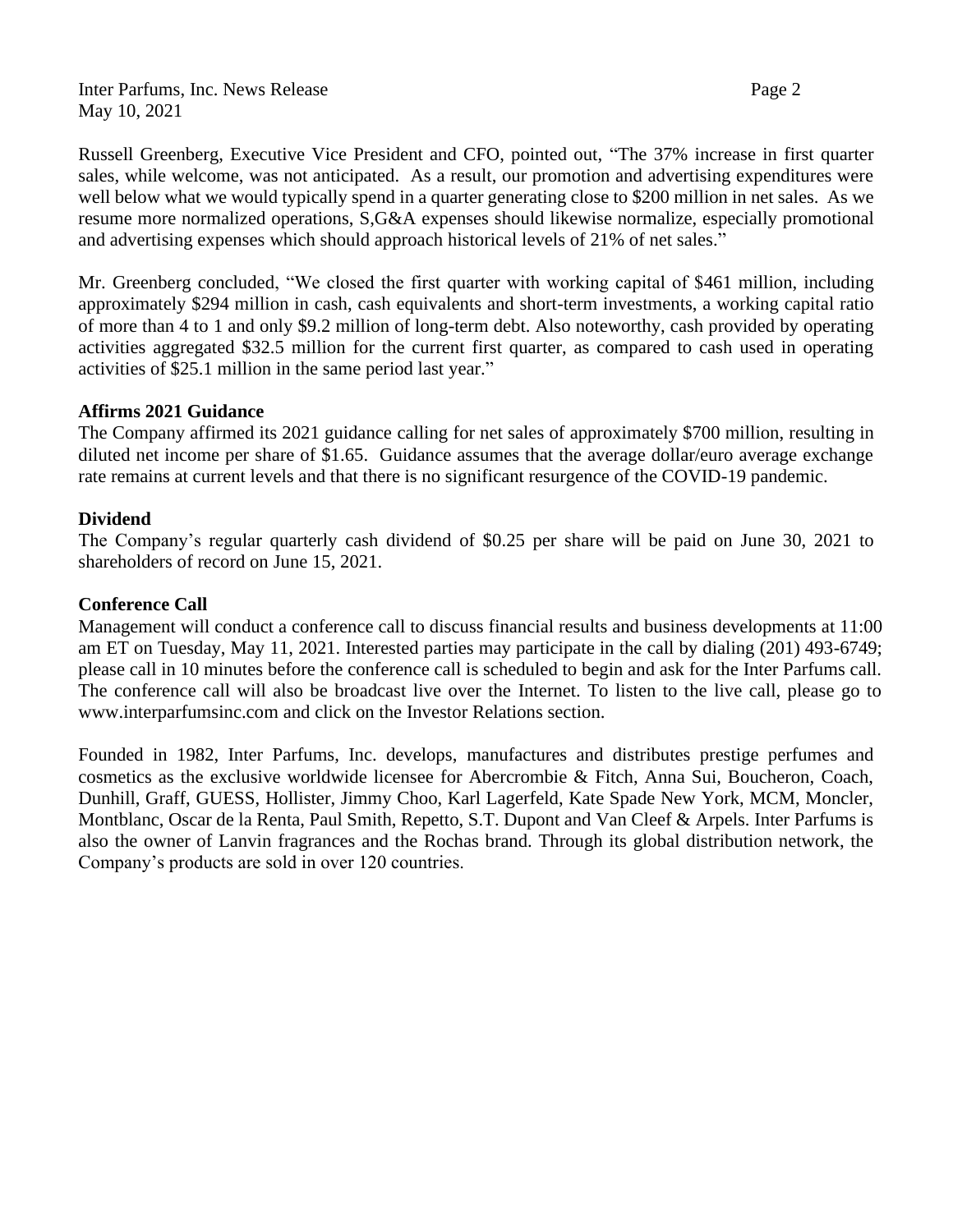Inter Parfums, Inc. News Release Page 3 May 10, 2021

Statements in this release which are not historical in nature are forward-looking statements. Although we believe that our plans, intentions and expectations reflected in such forward-looking statements are reasonable, we can give no assurance that such plans, intentions or expectations will be achieved. In some cases you can identify forward-looking statements by forward-looking words such as "anticipate," "believe," "could," "estimate," "expect," "intend," "may," "should," "will," and "would," or similar words. You should not rely on forward-looking statements, because actual events or results may differ materially from those indicated by these forward-looking statements as a result of a number of important factors. These factors include, but are not limited to, the risks and uncertainties discussed under the headings "Forward Looking Statements" and "Risk Factors" in Inter Parfums' annual report on Form 10-K for the fiscal year ended December 31, 2020 and the reports Inter Parfums files from time to time with the Securities and Exchange Commission. Inter Parfums does not intend to and undertakes no duty to update the information contained in this press release.

| Contact at Inter Parfums, Inc.<br>$-0r-$ | <b>Investor Relations Counsel</b>                     |
|------------------------------------------|-------------------------------------------------------|
| Russell Greenberg, Exec. VP & CFO        | The Equity Group Inc.                                 |
| $(212)$ 983-2640                         | Fred Buonocore (212) 836-9607/fbuonocore@equityny.com |
| rgreenberg@interparfumsinc.com           | Linda Latman $(212)$ 836-9609/llatman@equityny.com    |
| www.interparfumsinc.com                  | www.theequitygroup.com                                |

See Accompanying Tables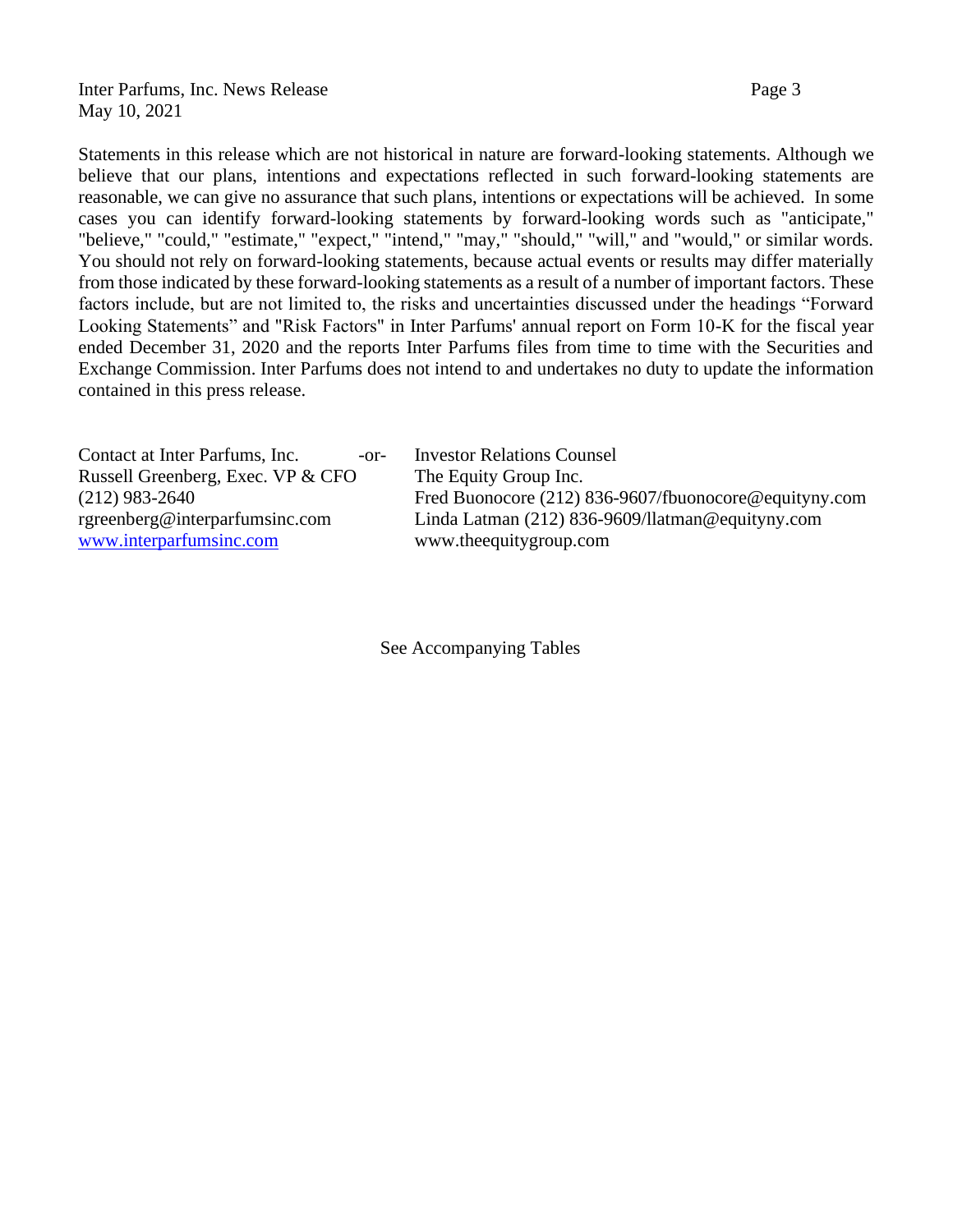## *CONSOLIDATED STATEMENTS OF INCOME*

#### (In thousands except per share data) *(Unaudited)*

|                                                                                                             |                           | Three months ended<br>March 31,  |          |                                  |  |
|-------------------------------------------------------------------------------------------------------------|---------------------------|----------------------------------|----------|----------------------------------|--|
|                                                                                                             |                           | 2021                             |          | 2020                             |  |
|                                                                                                             |                           |                                  |          |                                  |  |
| <b>Net sales</b>                                                                                            | \$                        | 198,528                          | $\$$     | 144,824                          |  |
| Cost of sales                                                                                               |                           | 73,280                           |          | 55,783                           |  |
| <b>Gross margin</b>                                                                                         |                           | 125,248                          |          | 89,041                           |  |
| Selling, general and administrative expenses                                                                |                           | 74,896                           |          | 71,262                           |  |
| <b>Impairment</b> loss                                                                                      |                           | 2,393                            |          |                                  |  |
| <b>Income from operations</b>                                                                               |                           | 47,959                           |          | 17,779                           |  |
| Other expenses (income):<br>Interest expense<br>Gain on foreign currency<br>Interest income<br>Other income |                           | 377<br>(1,866)<br>(386)<br>(192) |          | 1,001<br>(954)<br>(1,007)<br>$-$ |  |
|                                                                                                             |                           | (2,067)                          |          | (960)                            |  |
| Income before income taxes                                                                                  |                           | 50,026                           |          | 18,739                           |  |
| Income taxes                                                                                                |                           | 13,400                           |          | 5,440                            |  |
| Net income                                                                                                  |                           | 36,626                           |          | 13,299                           |  |
| Less: Net income attributable to the noncontrolling interest                                                |                           | 8,964                            |          | 3,240                            |  |
| Net income attributable to Inter Parfums, Inc.                                                              | $\boldsymbol{\mathsf{S}}$ | 27,662                           | \$       | 10,059                           |  |
| Net income attributable to Inter Parfums, Inc. common<br>shareholders:<br><b>Basic</b><br>Diluted           | \$<br>\$                  | 0.87<br>0.87                     | \$<br>\$ | 0.32<br>0.32                     |  |
| Weighted average number of shares outstanding:<br><b>Basic</b><br>Diluted                                   |                           | 31,631<br>31,772                 |          | 31,530<br>31,708                 |  |
| Dividends declared per share                                                                                | \$                        | 0.25                             | \$       | 0.33                             |  |